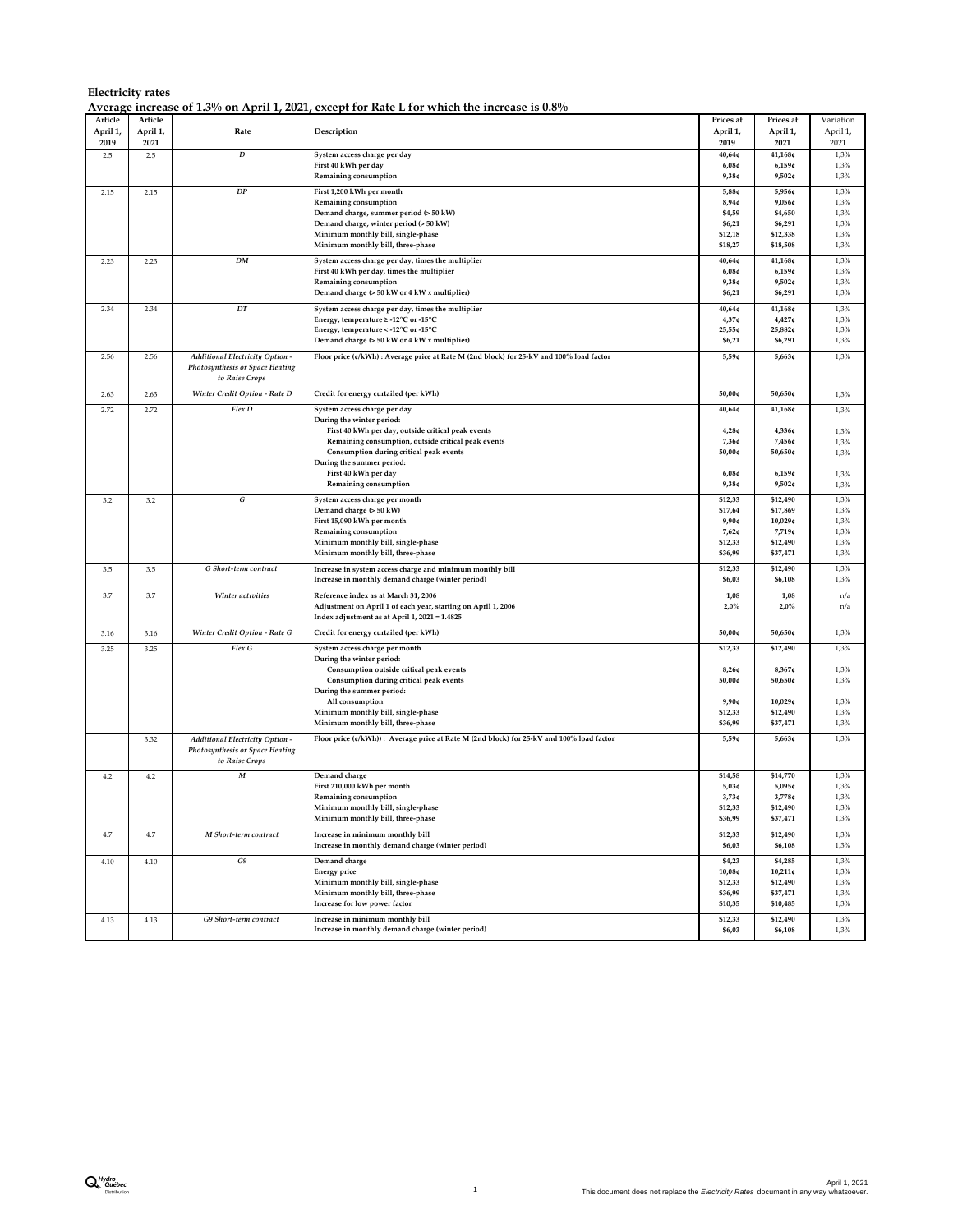|              |              |                                                       | Average increase of 1.3% on April 1, 2021, except for Rate L for which the increase is $0.8\%$        |           |              |      |
|--------------|--------------|-------------------------------------------------------|-------------------------------------------------------------------------------------------------------|-----------|--------------|------|
| 4.17         | 4.17         | $\cal GD$                                             | Demand charge                                                                                         | \$5,28    | \$5,349      | 1,3% |
|              |              |                                                       | Energy, summer period                                                                                 | 6,25c     | $6,331$ e    | 1,3% |
|              |              |                                                       | Energy, winter period                                                                                 | $15,51$ ¢ | 15,712¢      | 1,3% |
|              |              |                                                       | Minimum monthly bill, single-phase                                                                    | \$12,33   | \$12,490     | 1,3% |
|              |              |                                                       | Minimum monthly bill, three-phase                                                                     | \$36,99   | \$37,471     | 1,3% |
|              |              |                                                       |                                                                                                       |           |              |      |
| 4.21 et 4.22 | 4.21 et 4.22 | Running-in for New Equipment -<br><b>Medium Power</b> | Adjustment of the average price                                                                       | $4\%$     | $4\%$        | n/a  |
| 4.26         | 4.26         | Equipment Testing -                                   | Multiplier (per kWh)                                                                                  | 10,00c    | 10,130c      | 1,3% |
|              |              | <b>Medium Power</b>                                   |                                                                                                       |           |              |      |
| 4.33         | 4.33         | Interruptible Electricity Option -                    | Option I:                                                                                             |           |              |      |
|              |              | Medium-Power                                          | Fixed nominal credit, winter period (per kW)                                                          | \$13,00   | \$13,169     | 1,3% |
|              |              |                                                       | Variable nominal credit for each of the first 20 interruption hours (per kWh)                         | 20,00¢    | 20,260¢      | 1,3% |
|              |              |                                                       | Variable nominal credit for each of the next 20 interruption hours (per kWh)                          | 25,00¢    | 25,325€      | 1,3% |
|              |              |                                                       | Variable nominal credit for each of the 60 subsequent interruption hours (per kWh)                    | 30,00¢    | 30,390¢      | 1,3% |
|              |              |                                                       |                                                                                                       |           |              |      |
|              |              |                                                       | Option II:                                                                                            |           |              |      |
|              |              |                                                       | Fixed nominal credit, winter period (per kW)                                                          | \$9,10    | \$9,218      | 1,3% |
|              |              |                                                       | Variable nominal credit for each interruption hour (per kWh)                                          | 20,00¢    | 20,260¢      | 1,3% |
| 4.35         | 4.35         | Interruptible Electricity Option -                    | Option I:                                                                                             |           |              |      |
|              |              | Medium-Power                                          | Penalty (per kW)                                                                                      | \$1,25    | \$1,266      | 1,3% |
|              |              |                                                       |                                                                                                       |           |              |      |
|              |              |                                                       | Option II:                                                                                            |           |              |      |
|              |              |                                                       | Penalty (per kW)                                                                                      | \$0,50    | \$0,5065     | 1,3% |
| 4.38         | 4.38         | Additional Electricity Option -                       | Floor price (¢/kWh) : Average price at Rate M (2nd block) for 25-kV and 100% load factor              | 5,59c     | 5,663¢       | 1,3% |
|              |              | Medium-Power                                          |                                                                                                       |           |              |      |
|              |              |                                                       |                                                                                                       |           |              |      |
| 4.42         | 4.42         | Industrial Revitalization Rate -                      | Floor price (¢/kWh) : Rate M 2nd block energy price                                                   |           |              |      |
|              |              | <b>Medium Power</b>                                   |                                                                                                       | 3,73c     | 3,778¢       | 1,3% |
| 4.45         | 4.45         | <b>BR</b>                                             | Consumption associated with the first 50 kW of maximum power demand (per kWh)                         | 11,04¢    | 11,184¢      | 1,3% |
|              |              |                                                       | Consumption associated with maximum power demand in excess of 50 kW (per kWh)                         | 20,69¢    | 20,959¢      | 1,3% |
|              |              |                                                       | Remaining consumption (per kWh)                                                                       | 16,27¢    | 16,482¢      | 1,3% |
|              |              |                                                       | Minimum monthly bill, single-phase                                                                    | \$12,33   | \$12,490     | 1,3% |
|              |              |                                                       | Minimum monthly bill, three-phase                                                                     | \$36,99   | \$37,471     | 1,3% |
|              |              |                                                       |                                                                                                       |           |              |      |
| 4.55         | 4.55         | Flex M                                                | Demand charge                                                                                         | \$14,58   | \$14,770     | 1,3% |
|              |              |                                                       | During the winter period:                                                                             |           |              |      |
|              |              |                                                       | Consumption outside critical peak events                                                              | 3,17c     | $3,211$ ¢    | 1,3% |
|              |              |                                                       | Consumption during critical peak events                                                               | 50,00¢    | 50,650€      | 1,3% |
|              |              |                                                       | During the summer period:                                                                             |           |              |      |
|              |              |                                                       | First 210,000 kWh per month                                                                           | 5,03c     | 5,095¢       | 1,3% |
|              |              |                                                       | Remaining consumption                                                                                 | 3,73c     | 3,778¢       | 1,3% |
|              |              |                                                       | Minimum monthly bill, single-phase                                                                    | \$12,33   | \$12,490     | 1,3% |
|              |              |                                                       | Minimum monthly bill, three-phase                                                                     | \$36,99   | \$37,471     | 1,3% |
| 4.67         | 4.67         | Flex G9                                               | Demand charge                                                                                         | \$4,23    | \$4,285      | 1,3% |
|              |              |                                                       | During the winter period:                                                                             |           |              |      |
|              |              |                                                       | Consumption outside critical peak events                                                              | 8,10c     | 8,205¢       | 1,3% |
|              |              |                                                       | Consumption during critical peak events                                                               | 50,00¢    | 50,650€      | 1,3% |
|              |              |                                                       | During the summer period:                                                                             |           |              |      |
|              |              |                                                       | All consumption                                                                                       | 10,08¢    | $10,211$ ¢   | 1,3% |
|              |              |                                                       | Minimum monthly bill, single-phase                                                                    | \$12,33   | \$12,490     | 1,3% |
|              |              |                                                       | Minimum monthly bill, three-phase                                                                     | \$36,99   | \$37,471     | 1,3% |
|              |              |                                                       | Increase for low power factor                                                                         | \$10,35   | \$10,485     | 1,3% |
|              |              |                                                       |                                                                                                       |           |              |      |
|              | 4.80         | Demand response option                                | Fixed nominal credit, winter period (per kW)                                                          | \$70,00   | \$70,910     | 1,3% |
|              |              |                                                       | Minimum amount equivalent to the lesser of the following values : the credit applicable to 15% of the |           |              |      |
|              |              |                                                       | contract's maximum power demand for the winter period, or                                             | \$20 000  | \$20 260,000 | 1,3% |
| 5.2          | 5.2          | L                                                     | Demand charge                                                                                         | \$12,90   | \$13,003     | 0,8% |
|              |              |                                                       | <b>Energy price</b>                                                                                   | 3,28c     | 3,306¢       | 0,8% |
|              |              |                                                       |                                                                                                       |           |              |      |
| 5.6          | 5.6          | L                                                     | Daily optimization charge                                                                             | \$7,56    | \$7,620      | 0.8% |
|              |              |                                                       | Monthly optimization charge                                                                           | \$22,68   | \$22,861     | 0,8% |
| 5.14         | 5.14         | LG                                                    | Demand charge                                                                                         | \$13,26   | \$13,432     | 1,3% |
|              |              |                                                       | <b>Energy</b> price                                                                                   | 3,46c     | 3,505¢       | 1,3% |
|              |              |                                                       |                                                                                                       |           |              |      |
| 5.25         | 5.25         | $\boldsymbol{H}$                                      | Demand charge                                                                                         | \$5,31    | \$5,379      | 1,3% |
|              |              |                                                       | Energy consumed outside winter weekdays                                                               | 5,36c     | 5,430¢       | 1,3% |
|              |              |                                                       | Energy consumed on winter weekdays                                                                    | 18,08¢    | 18,315¢      | 1,3% |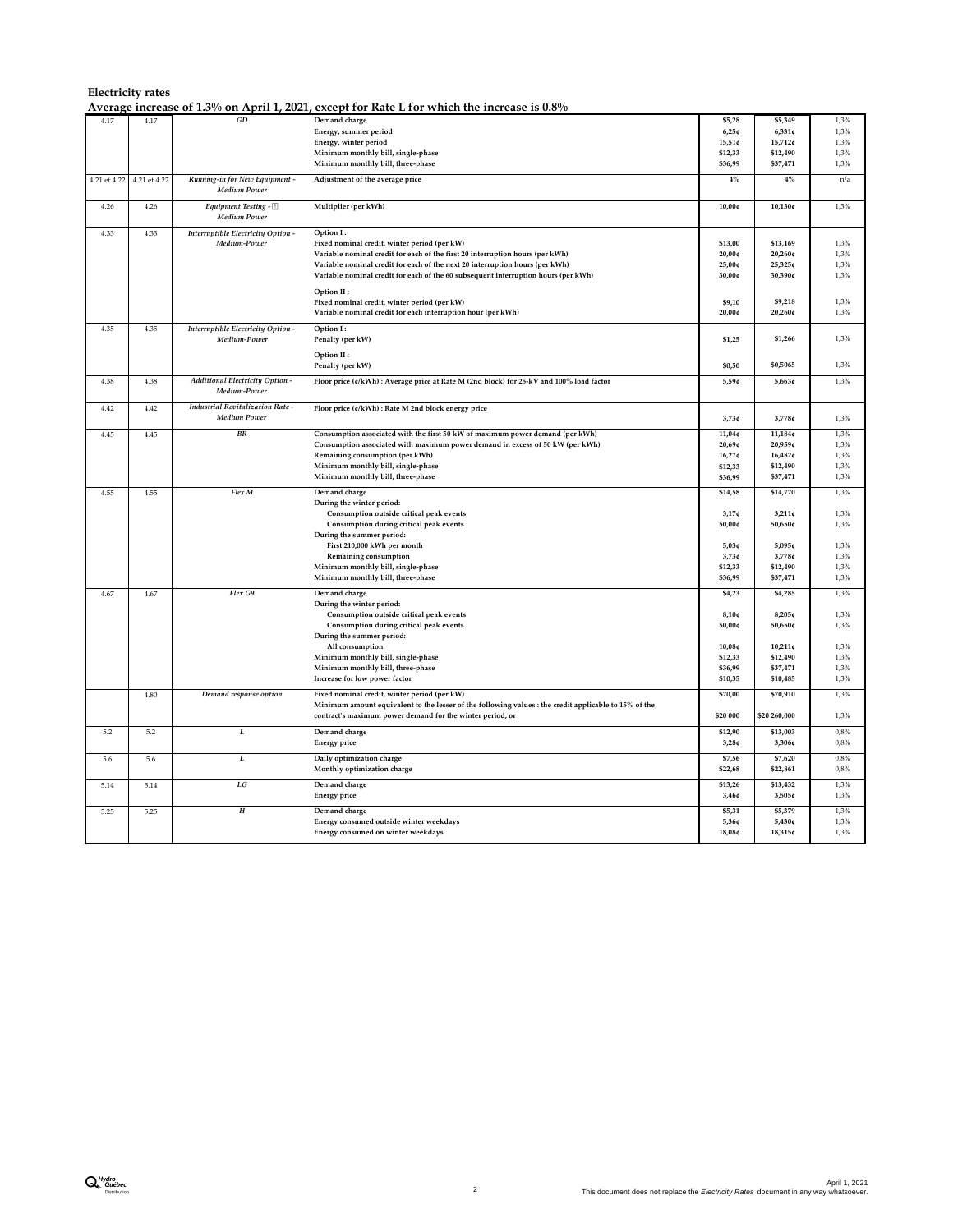|                      |         |                                                                     | Average increase of 1.3% on April 1, 2021, except for Rate L for which the increase is 0.8% |         |             |      |
|----------------------|---------|---------------------------------------------------------------------|---------------------------------------------------------------------------------------------|---------|-------------|------|
| $\overline{5.30a}$ ) | 5.30a   | LD (Firm option)                                                    | Demand charge                                                                               | \$5,31  | \$5,379     | 1,3% |
|                      |         |                                                                     | Energy consumed outside winter weekdays                                                     | 5,36c   | 5,430¢      | 1,3% |
|                      |         |                                                                     | Energy consumed on winter weekdays                                                          | 18,08¢  | 18,315¢     | 1,3% |
| 5.30 b)              | 5.30 b) | LD (Non-firm option)                                                | Demand charge per day for planned interruptions                                             | \$0,53  | \$0,537     | 1.3% |
|                      |         |                                                                     | Demand charge per day for unplanned interruptions                                           | \$1,06  | \$1,074     | 1,3% |
|                      |         |                                                                     | <b>Energy</b> price                                                                         | 5,36c   | 5,430¢      | 1,3% |
|                      |         |                                                                     | Monthly maximum - Demand charge                                                             | \$5,31  | \$5,379     | 1,3% |
| 5.33                 | 5.33    | LD (Non-firm option)                                                | Price for consumption during unauthorized period (per kWh)                                  | 50,00€  | $50,650$ ¢  | 1,3% |
| 5.39                 | 5.39    | Running-in for New Equipment                                        | Maximum increase of the average price                                                       | 4%      | 4%          | n/a  |
|                      |         | (12 or more consumption periods)                                    | Minimum increase of the average price                                                       | $1\%$   | $1\%$       | n/a  |
| 5.40                 | 5.40    | Running-in for New Equipment<br>(fewer than 12 consumption periods) | Increase of the average price                                                               | $4\%$   | 4%          | n/a  |
| 5.43                 | 5.43    | Running-in for New Equipment                                        | Price for consumption during unauthorized period (per kWh)                                  | 50,00¢  | 50,650¢     | 1,3% |
| 5.45 b)              | 5.45 b) | <b>Equipment Testing -</b><br>Large-Power                           | Multiplier (per kWh)                                                                        | 10,00c  | 10,130¢     | 1,3% |
| 5.49                 | 5.49    | LP                                                                  | Annual fixed charge                                                                         | \$1 000 | \$1 013,000 | 1,3% |
| 5.56                 | 5.56    | $\cal LP$                                                           | Price for unauthorized consumption of energy (per kWh)                                      | 50,00¢  | 50,650¢     | 1,3% |
| 6.20                 | 6.20    | Interruptible Electricity Option -                                  | Option I:                                                                                   |         |             |      |
|                      |         | Large-Power                                                         | Fixed nominal credit, winter period (per kW)                                                | \$13,00 | \$13,169    | 1,3% |
|                      |         |                                                                     | Variable nominal credit for each of the first 20 interruption hours (per kWh)               | 20,00€  | 20,260¢     | 1,3% |
|                      |         |                                                                     | Variable nominal credit for each of the next 20 interruption hours (per kWh)                | 25,00€  | 25,325¢     | 1,3% |
|                      |         |                                                                     | Variable nominal credit for each of the 60 subsequent interruption hours (per kWh)          | 30,00¢  | 30,390¢     | 1,3% |
|                      |         |                                                                     | Option II:                                                                                  |         |             |      |
|                      |         |                                                                     | Fixed nominal credit, winter period (per kW)                                                | \$6,50  | \$6,585     | 1,3% |
|                      |         |                                                                     | Variable nominal credit for each interruption hour (per kWh)                                | 20,00¢  | 20,260¢     | 1,3% |
| 6.24                 | 6.24    | Interruptible Electricity Option -                                  | Option I:                                                                                   |         |             |      |
|                      |         | Large-Power                                                         | Penalty (per kW)                                                                            | \$1,25  | \$1,266     | 1,3% |
|                      |         |                                                                     | Amount for the determination of the maximum penalty (per kW)                                | \$5,00  | \$5,065     | 1,3% |
|                      |         |                                                                     | Option II:                                                                                  |         |             |      |
|                      |         |                                                                     | Penalty (per kW)                                                                            | \$0,60  | \$0,608     | 1,3% |
|                      |         |                                                                     | Amount for the determination of the maximum penalty (per kW)                                | \$2,50  | \$2,533     | 1,3% |
| 6.32                 | 6.32    | Additional Electricity Option -                                     | Floor price (¢/kWh) : Average price at Rate L for 120-kV and 100% load factor               | 4,67¢   | 4,707¢      | 0,8% |
|                      |         | Large-Power                                                         |                                                                                             |         |             |      |
| 6.36                 | 6.36    | <b>Additional Electricity Option -</b>                              | Consumption beyond reference power during unauthorized period (per kWh)                     | 50,00€  | 50,650¢     | 1,3% |
|                      |         | Large-Power                                                         |                                                                                             |         |             |      |
| 6.45                 | 6.45    | <b>Economic Development Rate</b>                                    | Initial rate reduction                                                                      | 20%     | 20%         | n/a  |
| 6.60                 | 6.61    | <b>Industrial Revitalization Rate -</b>                             | Floor price (¢/kWh) : Rate L energy price                                                   | 3,28c   | 3,306¢      | 0,8% |
|                      |         | Large-Power                                                         |                                                                                             |         |             |      |
| 6.64                 | 6.65    | <b>Industrial Revitalization Rate -</b>                             | Consumption beyond reference power during unauthorized period (per kWh)                     | 50,00¢  | 50,650¢     | 1,3% |
|                      |         | Large-Power                                                         |                                                                                             |         |             |      |
|                      | 7.3     | CB - Medium Power -                                                 | Demand charge                                                                               | \$14,58 | \$14,770    | 1,3% |
|                      |         | effective March 4, 2021                                             | First 210,000 kWh per month for authorized consumption                                      | 5,03c   | 5,095¢      | 1,3% |
|                      |         |                                                                     | Energy price for the remaining authorized consumption                                       | 3,73c   | 3,778¢      | 1,3% |
|                      |         |                                                                     | Energy price for consumption above or other than the authorized consumption                 | 15,00¢  | 15,195€     | 1,3% |
|                      |         |                                                                     | Minimum monthly bill, single-phase                                                          | \$12,33 | \$12,490    | 1,3% |
|                      |         |                                                                     | Minimum monthly bill, three-phase                                                           | \$36,99 | \$37,471    | 1,3% |
|                      | $7.4\,$ | CB - Large Power -                                                  | Demand charge                                                                               | \$13,26 | \$13,432    | 1,3% |
|                      |         | effective March 4, 2021                                             | Energy price for the authorized consumption                                                 | 3,46c   | 3,505¢      | 1,3% |
|                      |         |                                                                     | Energy price for consumption above or other than the authorized consumption                 | 15,00¢  | 15,195¢     | 1,3% |
|                      |         |                                                                     |                                                                                             |         |             |      |
|                      | 7.9     | CB - Medium and Large Power -<br>effective March 4, 2021            | Energy price for consumption above the 5% limit during unauthorized period                  | 50,00€  | 50,650€     | 1,3% |
| 7.2                  | 8.2     | DN                                                                  | System access charge per day, times the multiplier                                          | 40,64¢  | 41,168¢     | 1,3% |
|                      |         |                                                                     | First 40 kWh per day, times the multiplier                                                  | 6,08c   | 6,159c      | 1,3% |
|                      |         |                                                                     | Remaining consumption                                                                       | 41,43¢  | 41,969¢     | 1,3% |
|                      |         |                                                                     | Demand charge, summer period (> 50 kW or 4 kW x multiplier)                                 | \$6,21  | \$6,291     | 1,3% |
| 7.8                  | 8.8     | G, G-9, M, MA Off-Grid Systems                                      | Penalty on energy                                                                           | 78,31¢  | 79,328¢     | 1,3% |